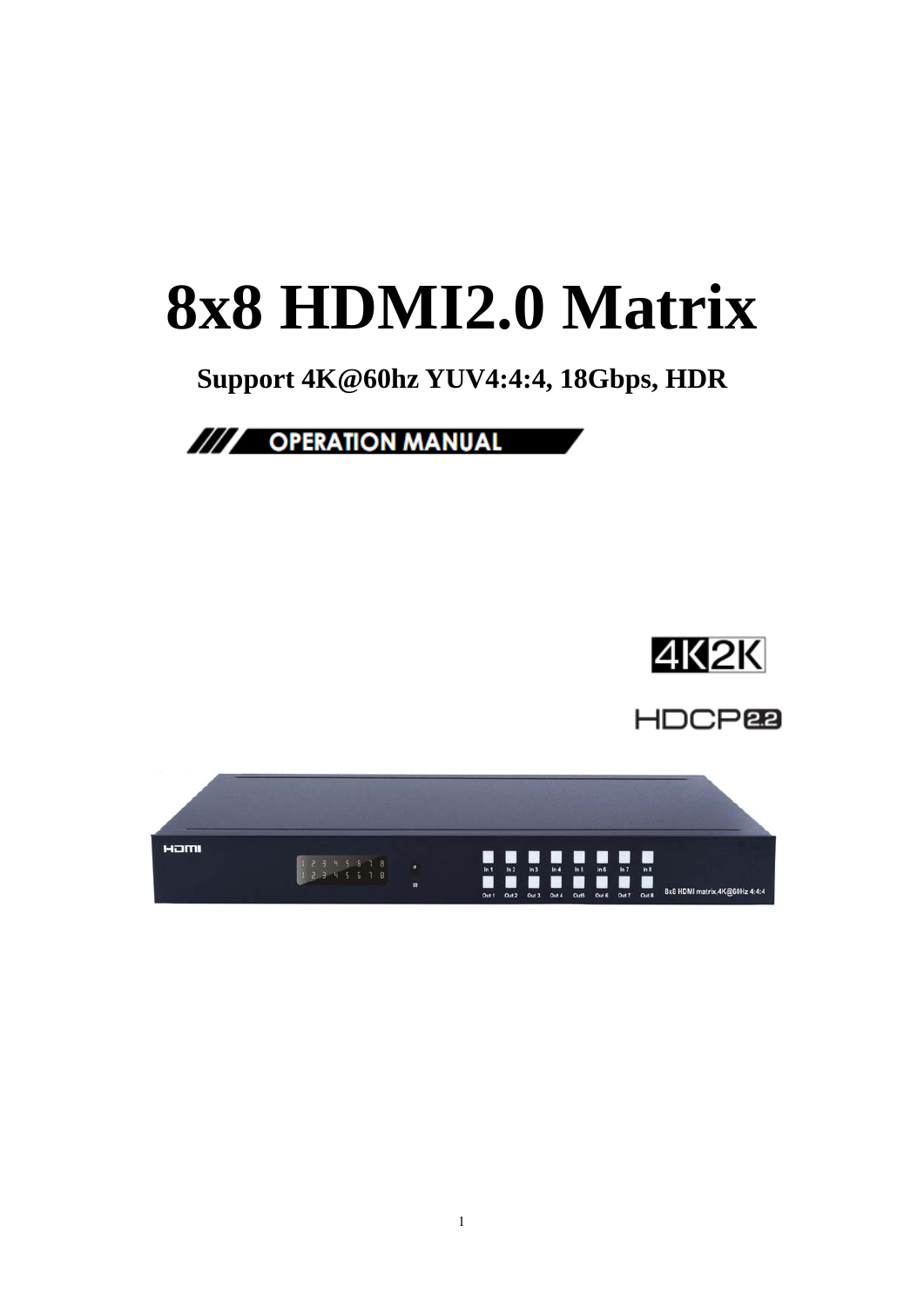Thank you for purchasing this product. For optimum performance and safety, please read these instructions carefully before connecting, operating or adjusting this product. Please keep this manual for future reference.

#### **SAFETY PRECAUTIONS**

Please read all instructions before attempting to unpack, install or operate this equipment and before connecting the power supply.

Please keep the following in mind as you unpack and install this equipment:

- $\triangleright$  Always follow basic safety precautions to reduce the risk of fire, electrical shock and injury to persons.
- $\triangleright$  To prevent fire or shock hazard, do not expose the unit to rain, moisture or install this product near water.
- $\triangleright$  Never spill liquid of any kind on or into this product.
- $\triangleright$  Never push an object of any kind into this product through any openings or empty slots in the unit, as you may damage parts inside the unit.
- $\triangleright$  Do not attach the power supply cabling to building surfaces.
- $\triangleright$  Use only the supplied power supply unit (PSU). Do not use the PSU if it is damaged.
- $\triangleright$  Do not allow anything to rest on the power cabling or allow any weight to be placed upon it or any person walk on it.
- $\triangleright$  To protect the unit from overheating, do not block any vents or openings in the unit housing that provide ventilation and allow for sufficient space for air to circulate around the unit.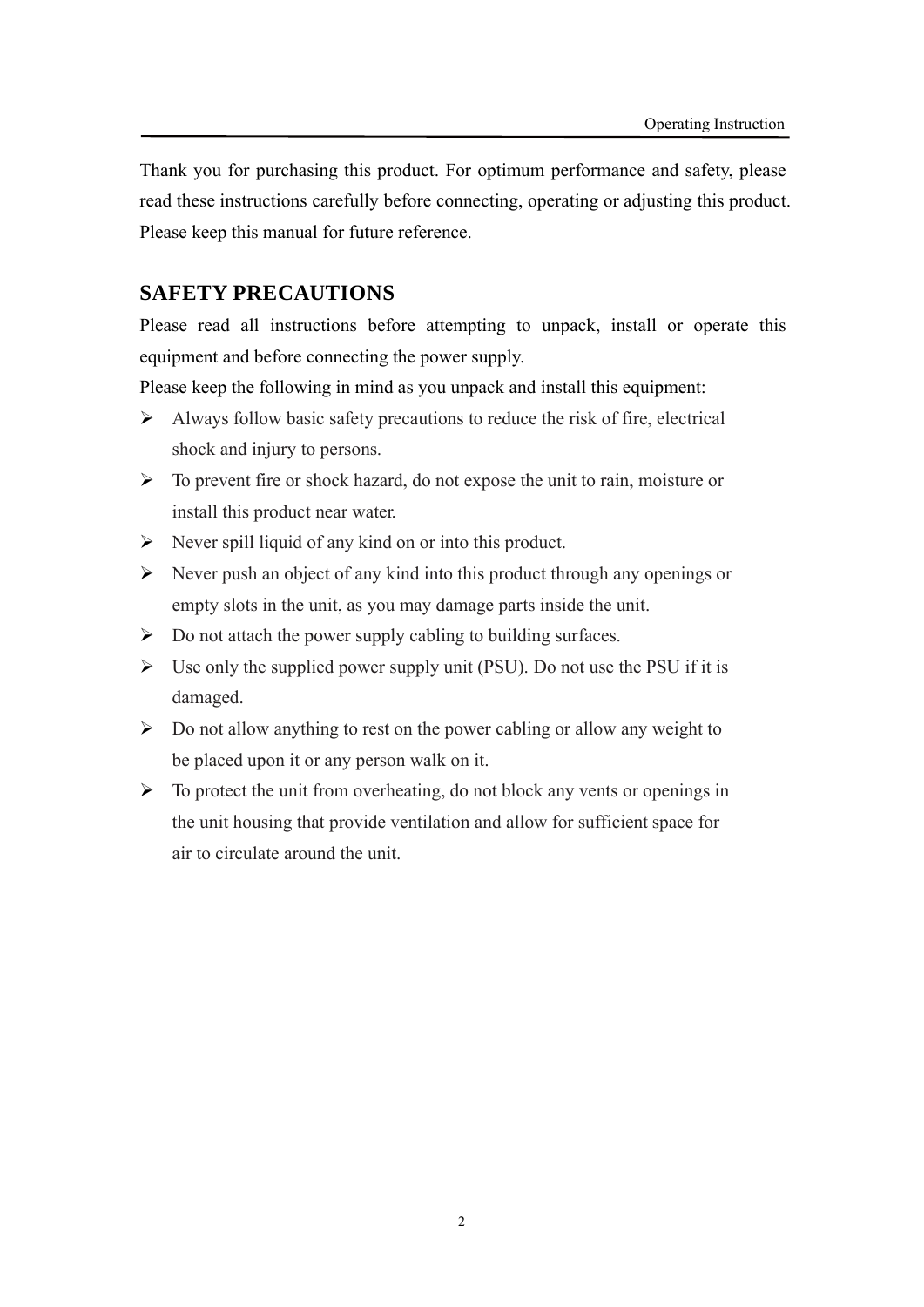# **CONTENTS**

| 7. OPERATION CONTROLS AND FUNCTIONS ········· 6                                                    |           |
|----------------------------------------------------------------------------------------------------|-----------|
| 7.1 Front Panel $\cdots$ $\cdots$ $\cdots$ $\cdots$ $\cdots$ $\cdots$ $\cdots$ $\cdots$ $\cdots$ 6 |           |
|                                                                                                    |           |
|                                                                                                    |           |
|                                                                                                    |           |
|                                                                                                    |           |
|                                                                                                    |           |
|                                                                                                    | <b>19</b> |
|                                                                                                    | 20        |
|                                                                                                    | 20        |
|                                                                                                    | 21        |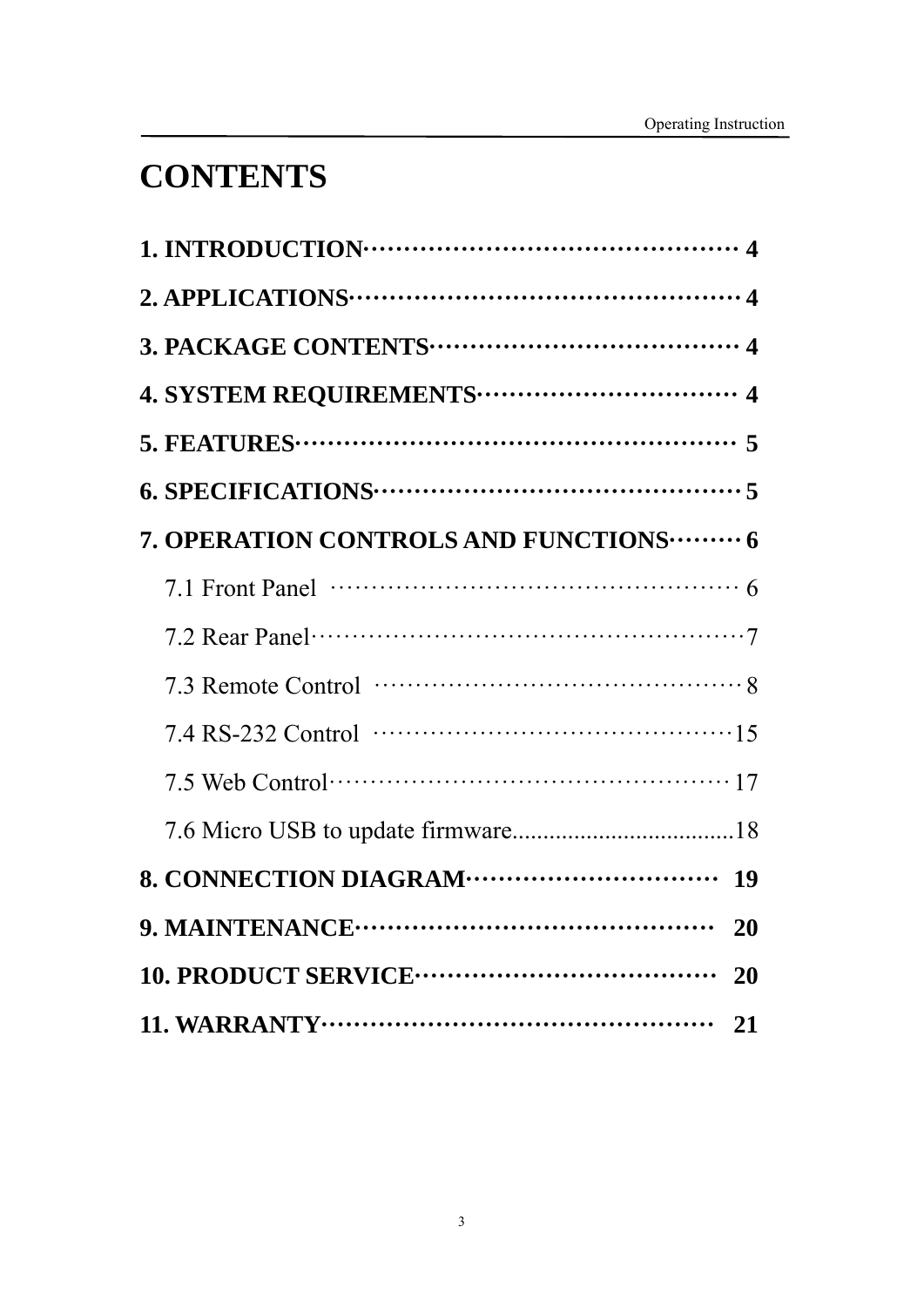# **1. INTRODUCTION**

This 8x8 4k HDMI Matrix supports the transmission of video (resolutions up to 4K2K@60Hz, HDCP 2.2, HDMI2.0) and multi- channel digital audio from 8 HDMI sources to 8 HDMI outputs and 8 SPDIF Output. This matrix supports high resolution digital audio formats such as Dolby TrueHD and DTS-HD Master Audio as well as 3D video content.

Controllable via Panel buttons, local IR, RS-232, IP or Web GUI. We can provide control drivers for all the major control systems. This unit also supports HDR10 to bring ultimate visual experience. It is designed to save end users' time and energy for they are able to update the system by the creative micro USB interface. In addition, this matrix also allow additional options for integration of third-party control systems, we could provide control drivers for control systems such as Control 4.

# **2. APPLICATIONS**

- Video/TV wall display and control
- Security surveillance and control
- Commercial advertising, display and control
- University lecture hall, display and control
- Retail sales and demonstration

# **3. PACKAGE CONTENTS**

- 1x HDMI Matrix
- 1x 12V DC power supply
- 1x Remote control
- 1x IR Ext RX Cable
- 1x mounting kit
- 1x CD for control software & user manual

# **4. SYSTEM REQUIREMENTS**

- HDMI source equipment such as media players, video game consoles or set-top boxes.
- HDMI receiving equipment such as HDTVs, monitors or audio amplifiers.
- The use of "Premium High Speed HDMI" cables is highly recommended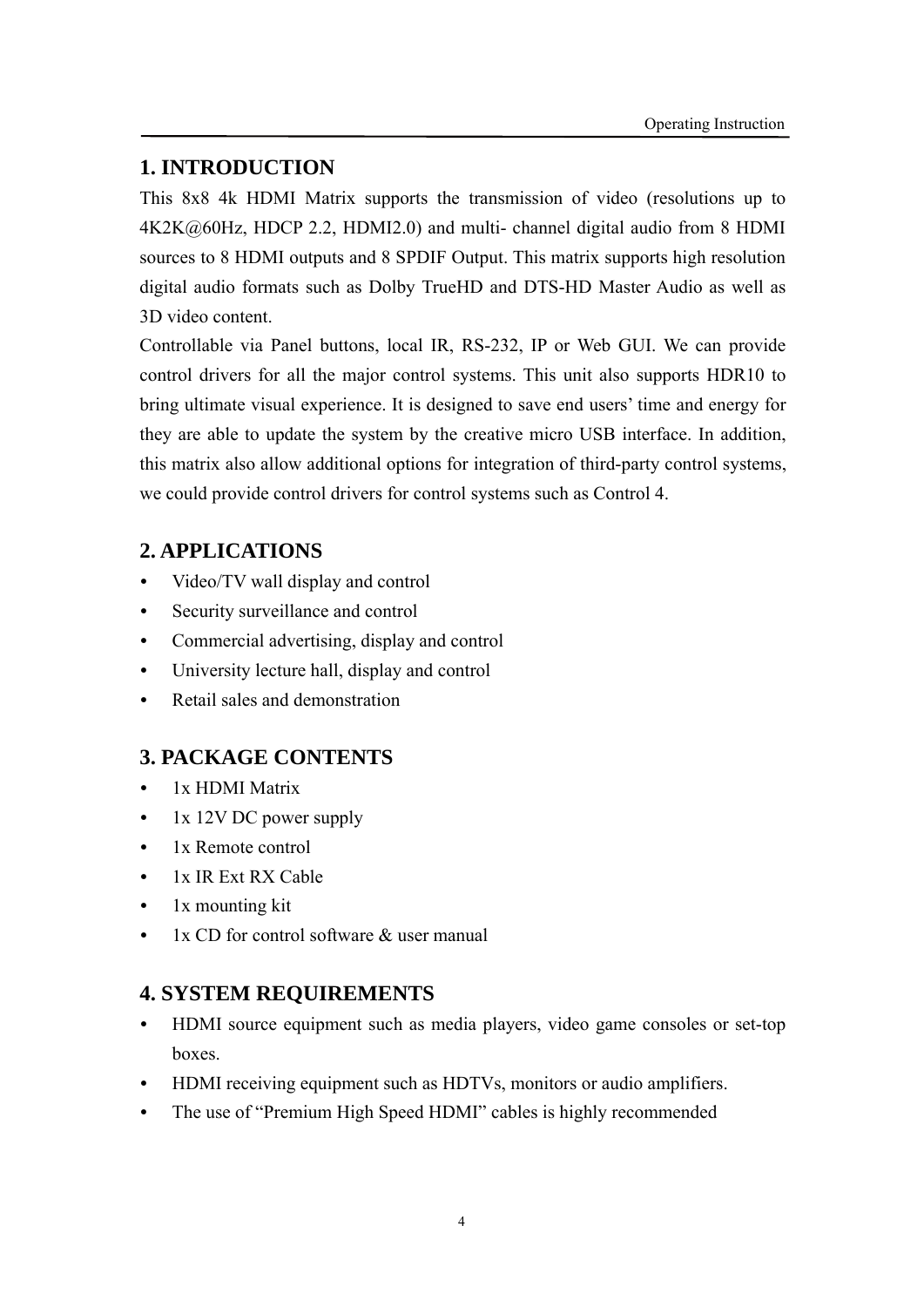## **5. FEATURES**

- HDMI 2.0 version (Support  $4K@60Hz$  YUV4:4:4)
- Support 3D
- Bandwidth upto 18Gbps
- HDCP2.2 input ,HDCP2.2 output
- HDCP1.4 input, HDCP1.4 output
- Support HDR10
- 8xHDMI Input, 8xHDMI output with 8xSPDIF Audio
- Any one of the 8 Ultra HD sources to any one of the 8 Ultra HD displays
- Support Dolby True HD and DTS-HD master audio
- Micro USB interface for user to upgrade firmware
- Controllable via front-panel buttons, IR remote, RS232, IP , Web GUI Control
- 1U rack design, easy installment
- Unit size: L440XW220XH44.5mm

# **6. SPECIFACATIONS**

| Bandwidth                      | 18 Gbps                                           |
|--------------------------------|---------------------------------------------------|
|                                | 480p@60hz,576P@50hz,720P@60hz,                    |
| Resolution                     | 1080P@24hz,1080P@50hz,1080P@60hz,4K@24hz,4K@30hz, |
|                                | 4K@60hz YUV4:2:0, 4K@ 60hz YUV4:4:4               |
| Video Input Connectors         | 8xHDMI Type A, 19-pin, female                     |
| <b>Video Output Connectors</b> | 8xHDMI Type A, 19-pin, female                     |
| RS-232 serial port             | DB9, female                                       |
| Ethernet port (IP control)     | RJ45, female                                      |
| IR Ext port                    | $1x3.5mm$ stereo jack                             |
| Rack-Mountable                 | Rack ears included                                |
| Dimensions(WxHxD)              | L440XW220XH44.5mm                                 |
| Net Weight                     | 2.8kg                                             |
| <b>Operating Temperature</b>   | 32°F to 104°F (0°C to 40°C)                       |
| <b>Storage Temperature</b>     | 14°F to 140°F (-10°C to 60°C)                     |
| Power consumption              | 23W(Max)                                          |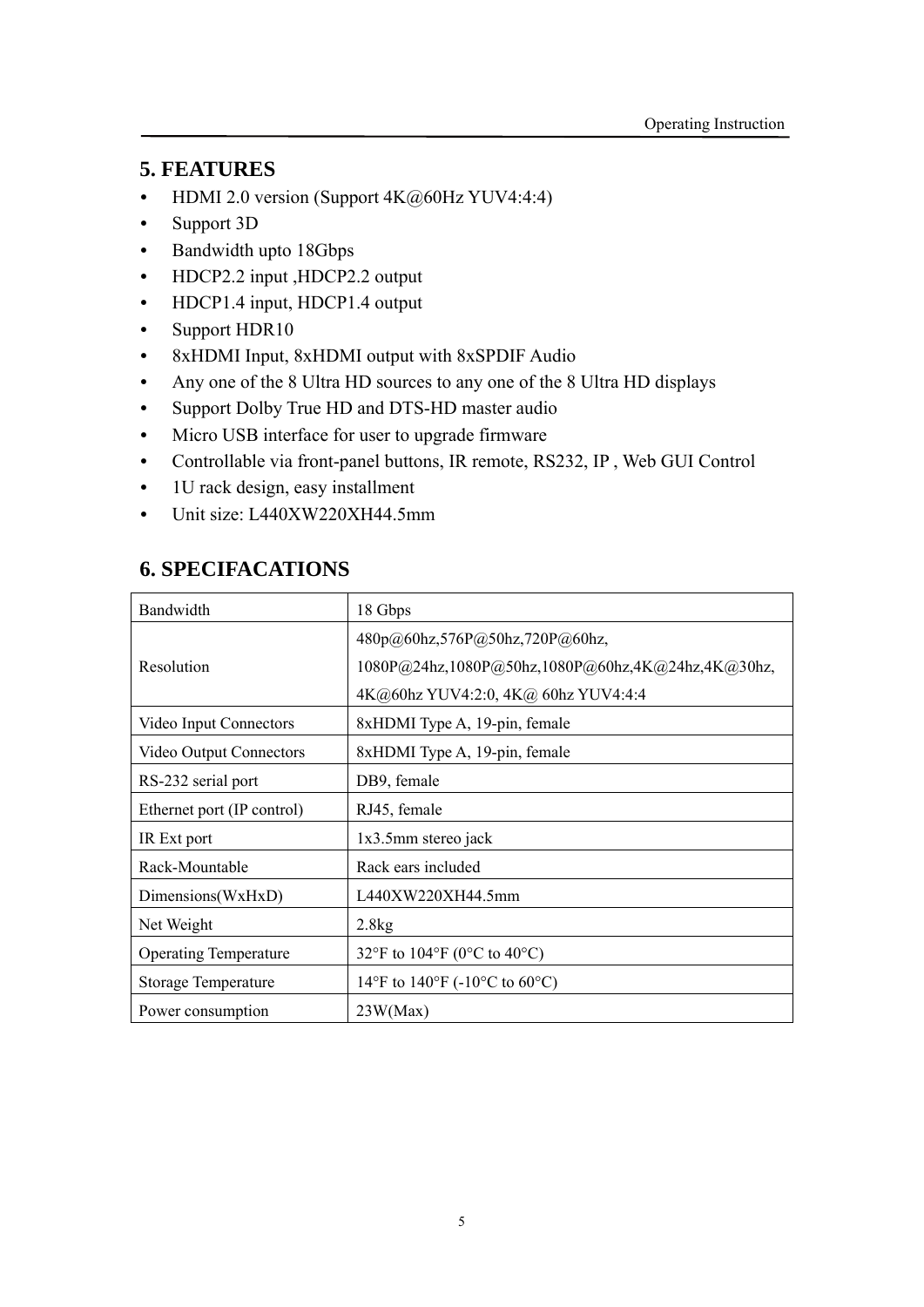## **7. OPERATION CONTROLS AND FUNCTIONS**

#### **7.1 Front Panel**



1 I**R WINDOW**: Accepts IR signals from the included IR remote for control of this unit only.

2 **OUTPUT 1~8 & INPUT 1~8**: Press output keys (1~8) to select output source; then press input buttons to select input source  $(1-8)$ . And also could press and hold Input & Output buttons for 3 second to set up below functions:

- ◆ Locking & Unlocking: Press and hold the Input8 for 3 seconds to lock all button functions on the front panel. Press and hold Input8 for 3 seconds again to release the lock function.
- Checking & Setting IP Address / DHCP: Press and hold the Input7 for 3 seconds to enter into the mode of checking IP address and DHCP. Press and hold Input5 for 3 seconds to Exit. Press below buttons shortly to revise the IP address and DHCP accordingly.

Press Input1 button to let cursor move LEFT

Press Input2 and/or Output2 button to revise the data

Press Input3 button to let cursor move RIGHT

Press Output1 button to confirm revising

◆ Checking & Setting EDID: Press and hold the Input6 for 3 seconds to enter into the mode of checking EDID. Press and hold Input5 for 3 seconds to Exit. Press below buttons shortly to revise the EDID accordingly.

Press Input2 and/or Output2 button to revise the data Press Output1 button to confirm revising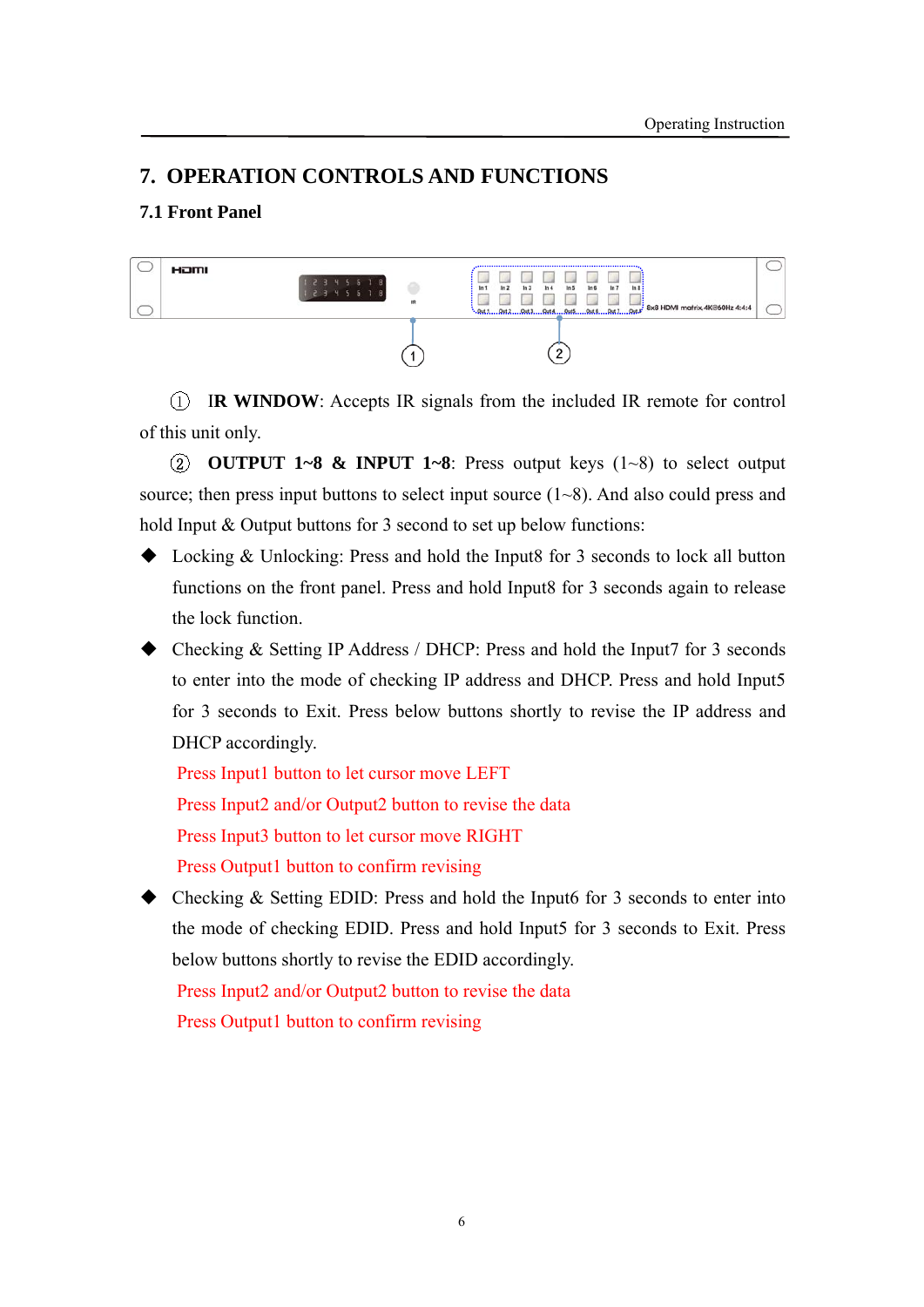#### **7.2 Rear Panel**



1 **IP CONTROL**: Connect directly, or through a network switch, to your PC or laptop to control the unit via telnet/WebGUI.

2 **RS232**: Connect directly to a PC, laptop or other serial control device to send RS-232 commands to control the unit

3 **MICRO USB**: This slot is reserved for firmware update use only

4 **IR IN**: Connect to the provided IR Extender to extend the IR control range of the unit. Ensure that the remote being used is within direct line-of-sight of the IR Extender.

5 **SPDIF Audio Output**: Audio output is from the selected HDMI source

6 **DC POWER**: Plug the 12V DC power adapter into the unit and connect it to an AC wall outlet for power.

7 **INPUT 1~8**: Connect to HDMI source equipment such as media players, game consoles or set-top boxes. DVI sources are supported with the use of an HDMI to DVI adapter.

8 **OUTPUT 1~8**: Connect to HDMI TVs, monitors or amplifiers for digital video and audio output.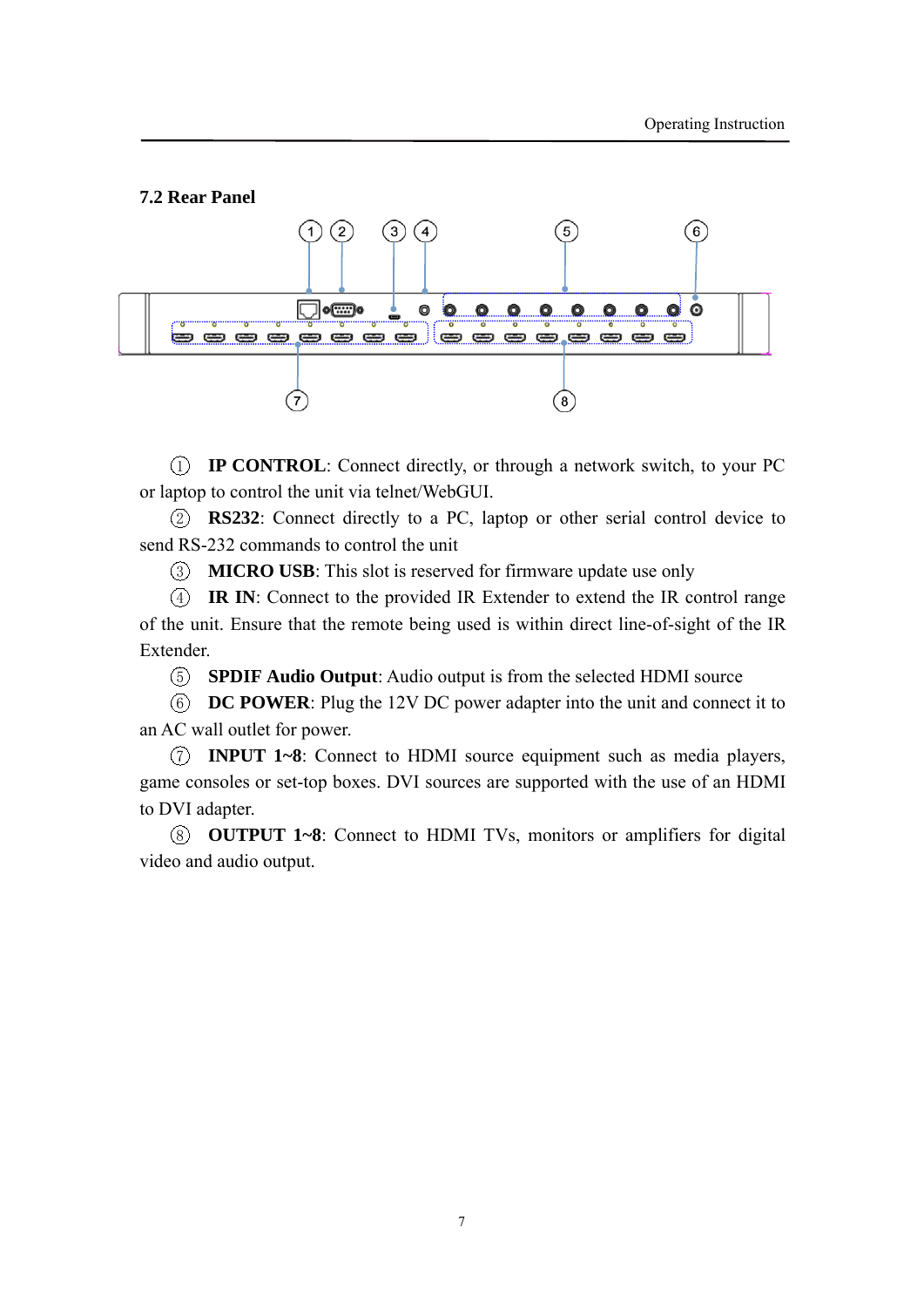#### **7. 3 Remote Control Description**



(Ex. Input 1 to output 1, input 2 to output 2, etc): Press PTP button in Zone OUTPUT.



# **RS232 Pin Assignment**

|     | Matrix     |     | <b>Remote Control Console</b> |
|-----|------------|-----|-------------------------------|
| PIN | Assignment | PIN | Assignment                    |
|     | NC         |     | NC                            |
| 2   | Tx         | 2   | Rx                            |
| 3   | Rx         | 3   | Tx                            |
| 4   | NC         | 4   | NC                            |
| 5   | <b>GND</b> | 5   | <b>GND</b>                    |
| 6   | NC         | 6   | NC                            |
|     | NC         | 7   | NC                            |
| 8   | NC         | 8   | NC                            |
| 9   | NC         | 9   | NC                            |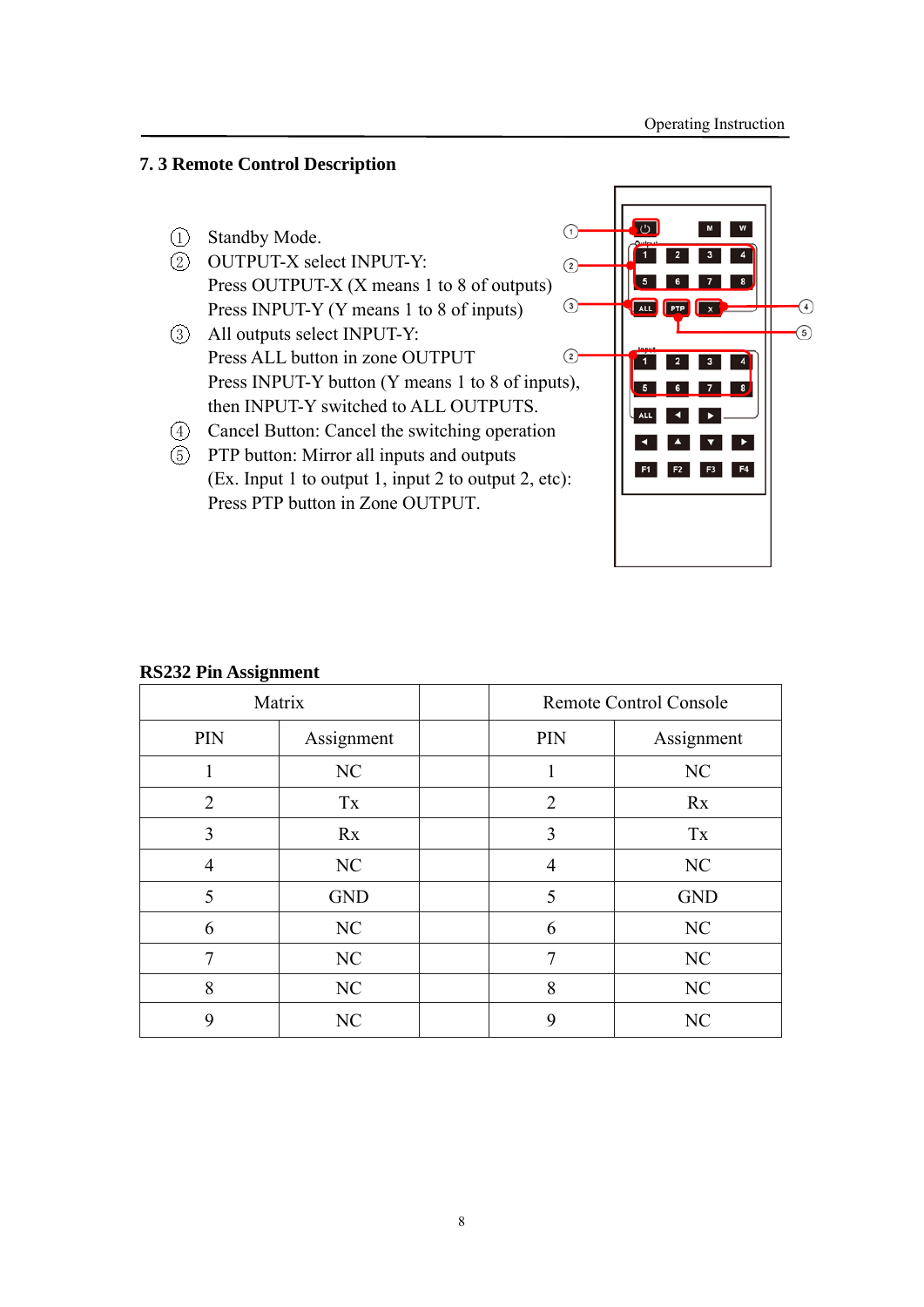#### **7.4. RS232 Control**

#### **Software control**

- ◆ Connect the 8x8 Matrix to PC with a RS232 cable, open the software on your PC. On the COM Setting session, select the COM port according to your PC and click "Connect" to get connected.
- On this COM setting session, you can also change the Device name, Device name support up to 16 characters. Save or edit your status by clicking the Edit button.
- Come to Port Set session to select or switch your input sources for each output, We can read the current status by clicking the "Status" button, or Clear our historical operating record by clicking "Clear" button. The right down blank shows the operating history.

| Port: COM7                       | [Port Set EDID Config   IP Config   Net Config   System Config                                                                               |                                                                                        |
|----------------------------------|----------------------------------------------------------------------------------------------------------------------------------------------|----------------------------------------------------------------------------------------|
| Search                           | Output 1<br>$\overline{\mathbf{3}}$<br>$\overline{2}$<br>5<br>6<br>$\overline{1}$<br>8<br>$\mathbf{1}$<br>$\overline{4}$                     | Clear<br><b>Status</b>                                                                 |
| Disconnect!                      | Output 2<br>$\overline{2}$<br>$\overline{2}$<br>3<br>5<br>6<br>$\overline{I}$<br>8<br>$\mathbf{1}$<br>4                                      | <b>Get All Ports</b><br>Load All config data success!<br>Load All config data success! |
| Device Name:<br>8*8HDMI2.0Matrix | Output 3<br>$\overline{3}$<br>$\mathbf{2}$<br>3<br>5<br>6<br>$\mathbf{1}$<br>$\overline{I}$<br>8<br>4                                        | <b>Get All Ports</b><br>Load All config data success!<br>Load All config data success! |
| Get                              | Output 4<br>$\overline{4}$<br>$\overline{2}$<br>5<br>6<br>3<br>$\overline{I}$<br>$\mathbf{1}$<br>8<br>4                                      | <b>Get All Ports</b><br>Load All config data success!<br>Load All config data success! |
| Edit                             | Output 5<br>$\overline{5}$<br>5<br>$\overline{2}$<br>3<br>$\overline{4}$<br>6<br>$\overline{I}$<br>8<br>$\mathbf{1}$                         |                                                                                        |
|                                  | Output 6<br>$\overline{6}$<br>$\overline{2}$<br>$\mathbf{1}$<br>5<br>6<br>$\overline{I}$<br>8<br>3<br>$\boldsymbol{\Lambda}$                 |                                                                                        |
|                                  | Output 7<br>7<br>$\overline{2}$<br>3<br>5<br>6<br>$\overline{I}$<br>$\mathbf{1}$<br>8<br>4                                                   |                                                                                        |
|                                  | Output 8<br>$\overline{8}$<br>$\overline{2}$<br>3<br>$\overline{I}$<br>5<br>6<br>8<br>$\mathbf{1}$<br>4                                      |                                                                                        |
|                                  | Output All<br>$\overline{1}$<br>$\overline{\mathbf{3}}$<br>5<br>$\overline{I}$<br>$\mathbf{2}$<br>6<br>8<br>$\overline{4}$<br>$\blacksquare$ | $\blacktriangleleft$<br>m.                                                             |
|                                  |                                                                                                                                              |                                                                                        |

Picture 1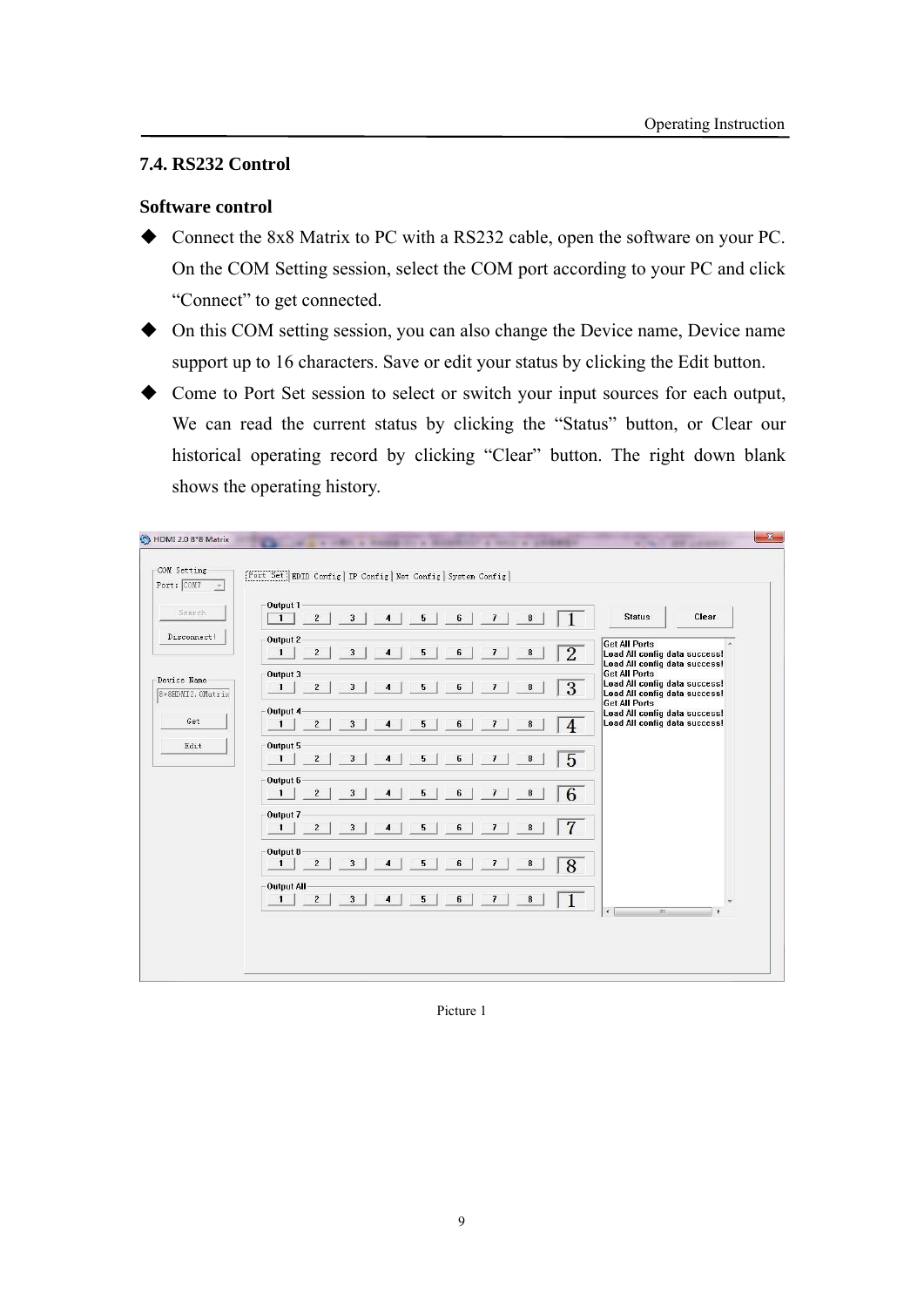The EDID session helps us to Read and Configure EDID for each input, such as HDR, 3D, Data rates and Audio channel.

|                  | Set Input HDMI 1                                                           |              | Set Input HDMI 2                                                                     |              |
|------------------|----------------------------------------------------------------------------|--------------|--------------------------------------------------------------------------------------|--------------|
| Search           | 4K2K@60Hz (YC444)<br>Mode:                                                 | Read         | Mode: 4K2K@60Hz [YC420]<br>$\blacktriangledown$                                      | Read         |
| Disconnect!      | <b>▽ HDR 1080P</b><br>4K2K@30Hz                                            |              | $\sqsubset$ HDR<br>$\overline{v}$ 3D                                                 |              |
|                  | г<br>30Bit 4K2K@60Hz (YC420)<br>@ 7.1 C 4K2K@60Hz (YC444)<br>Copy From TV1 | Apply        | $\Box$ 48Bit<br>$\Box$ 30Bit<br>$\Box$ 36Bit<br>$C$ 7.1 CH<br>$C$ 5.1 CH<br>© 2.0 CH | Apply        |
| Device Name      | Copy From TV2                                                              |              | Set Input HDMI 4                                                                     |              |
| 8*8HDMI2.0Matrix | Copy From TV3<br>Copy From TV4<br>Mode:                                    | Read         | Mode: 4K2K@60Hz (YC420)<br>$\blacktriangledown$                                      | Read         |
| Get              | Copy From TV5<br>$\Box$ HDR $_{\rm Copy}$ From TV6                         |              | $\Gamma$ HDR<br>$\overline{v}$ 3D                                                    |              |
|                  | Copy From TV7<br>30Bit<br>Copy From TV8                                    | <b>Apply</b> | $\Box$ 30Bit<br>$\Box$ 48Bit<br>$\Box$ 36Bit                                         | Apply        |
| Edit             | $C$ 5.1 CH<br>$G$ 2.0 CH<br>$C$ 7.1 CH                                     |              | $C$ 7.1 CH<br>$C$ 5.1 CH<br>© 2.0 CH                                                 |              |
|                  | Set Input HDMI 5                                                           |              | Set Input HDMI 6                                                                     |              |
|                  | 4K2K@60Hz (YC420)<br>Mode:<br>$\overline{ }$                               | Read         | Mode: 4K2K@60Hz [YC420]<br>$\overline{\phantom{a}}$                                  | Read         |
|                  | $\Gamma$ HDR<br>$\nabla$ 3D                                                |              | $\sqsubset$ HDR<br>$\overline{v}$ 3D                                                 |              |
|                  | $\Box$ 30Bit<br>$\Box$ 36Bit<br>$\Box$ 48Bit                               |              | $\Box$ 30Bit<br>$\Box$ 36Bit<br>$\Gamma$ 48Bit                                       |              |
|                  | $C$ 5.1 CH<br>$C$ 2.0 CH<br>$C$ 7.1 CH                                     | Apply        | $C$ 7.1 CH<br>$C$ 5.1 CH<br>$C$ 2.0 CH                                               | <b>Apply</b> |
|                  | Set Input HDMI 7                                                           |              | Set Input HDMI 8                                                                     |              |
|                  | 4K2K@60Hz [YC420]<br>Mode:<br>$\overline{\phantom{a}}$                     | Read         | Mode: 4K2K@60Hz [YC420]<br>$\bullet$                                                 | Read         |
|                  | $\Gamma$ HDR<br>$\overline{v}$ 3D                                          |              | $\sqsubset$ HDR<br>$\overline{v}$ 3D                                                 |              |
|                  | $\Gamma$ 48Bit<br>$\Box$ 36Bit<br>$\Box$ 30Bit                             | <b>Apply</b> | $\Box$ 30Bit<br>$\Box$ 36Bit<br>$\Box$ 48Bit                                         | Apply        |
|                  | $C$ 5.1 CH<br>© 2.0 CH<br>$C$ 7.1 CH                                       |              | $C$ 7.1 CH<br>$C$ 5.1 CH<br>© 2.0 CH                                                 |              |

Picture 2

 The IP configure session helps to read and configure the IP address and MAC of the Matrix. Check DHCP if you want the router to assign an IP for the Matrix automatically .

| Search                          | -IP Address Setting       |                                                          |  |
|---------------------------------|---------------------------|----------------------------------------------------------|--|
| Disconnect!                     | <b>Host IP Address:</b>   | $192$ $. 168$ $. 0$ $. 111$                              |  |
|                                 | Net Mask:                 | $255$ . $255$ . $255$ . 0                                |  |
| Device Name<br>8*8HDMI2.0Matrix | <b>Router IP Address:</b> | $192 \quad . \quad 168 \quad . \quad 0 \qquad . \quad 1$ |  |
| Get                             |                           |                                                          |  |
| Edit                            | <b>MAC Address:</b>       | 7C: 47: 3F: 11: 7A: BE<br>$\triangledown$ DHCP           |  |
|                                 |                           |                                                          |  |
|                                 | <b>Get IP Config</b>      | Save IP Config                                           |  |
|                                 |                           |                                                          |  |
|                                 |                           |                                                          |  |
|                                 |                           |                                                          |  |
|                                 |                           |                                                          |  |

Picture 3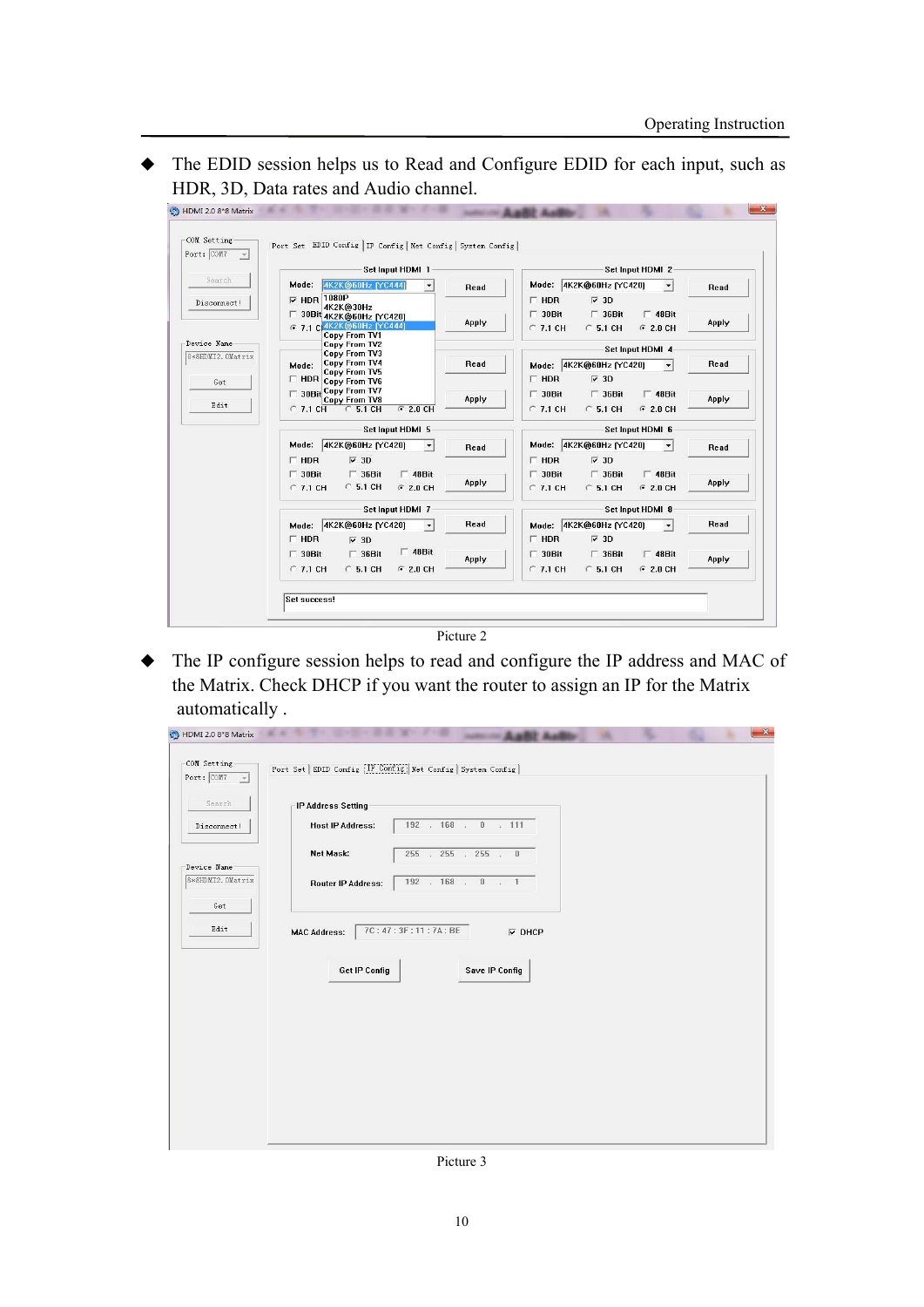- The Net Config session allows us to configure the PC and Matrix in the same LAN with the IP Address and connection.
- $\blacklozenge$  Click "Net config"  $\rightarrow$  "Connect"  $\rightarrow$  "Search Device"  $\rightarrow$  "Sel Device Number" →"Connect" then you can see the device name, it means successful connection .

| HDMI 2.0 8*8 Matrix                                                                                                                                                                                                                                                                                                                                                                         | $\mathbf{x}$ |
|---------------------------------------------------------------------------------------------------------------------------------------------------------------------------------------------------------------------------------------------------------------------------------------------------------------------------------------------------------------------------------------------|--------------|
| (1)<br>$\sim$ COM Setting-<br>Port Set   EDID Config   IP Config Net Config   System Config  <br>Port: $\boxed{\text{COM1} \quad \blacktriangleright}$<br>➁<br>Current PC Information<br>Search<br>5001<br>$192$ $168$ $0$ $103$<br>Ports:<br>IP Address:<br>Connect<br>Connect<br>$\overline{\phantom{a}}_{\text{Devic}}$ ( $\overline{\phantom{a}}_{\text{Im}e}$ )<br>${\tt Get}$<br>Edit |              |
|                                                                                                                                                                                                                                                                                                                                                                                             |              |
|                                                                                                                                                                                                                                                                                                                                                                                             |              |

#### Picture 4

◆ You can also click "IE", easy and click to enter into web.

| -COM Setting<br>Port: COM1<br>$\left  \cdot \right $ | Port Set   EDID Config   IP Config Net Config   System Config                                                                                          |
|------------------------------------------------------|--------------------------------------------------------------------------------------------------------------------------------------------------------|
| Search<br>Connect                                    | <b>Current PC Information</b><br>5001<br>Ports:<br>$192$ $. 168$ $. 0$ $. 140$<br><b>Disconnect</b><br>IP Address:                                     |
| Device Name                                          | <b>Host Device Information</b><br>$\overline{4}$<br>$\left( 6\right)$<br>$192$ $. 168$ $. 0$ $. 173$<br>IP Address:<br><b>Search Device</b><br>Connect |
| Get<br>Edit                                          | $\circledcirc$<br>1->IP=192.168.0.173 Name=4*4HDMI2.0Matri ^<br>Sel Device Number:   1<br>$\overline{\phantom{a}}$                                     |
|                                                      | (7)<br>Reset<br>IE                                                                                                                                     |
|                                                      |                                                                                                                                                        |

Picture 5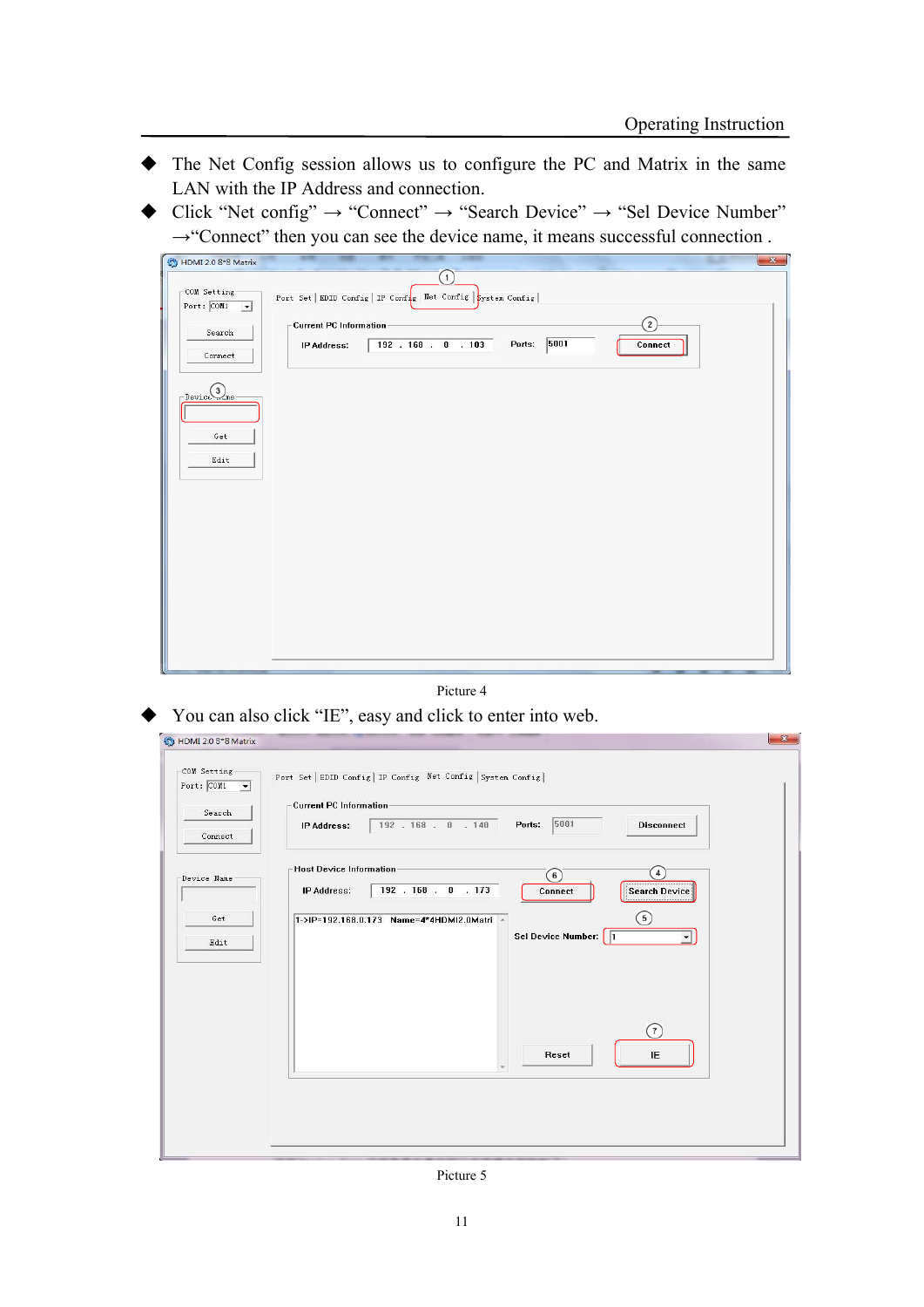The last session is System Config, which allows power ON/OFF or reset, default the Matrix.

| COM Setting-                           | Port Set   EDID Config   IP Config   Net Config   System Config |    |             |  |  |
|----------------------------------------|-----------------------------------------------------------------|----|-------------|--|--|
| Port: $\boxed{\text{COM7} \quad \neq}$ |                                                                 |    |             |  |  |
| Search                                 | Reset                                                           |    | Power Ctrl- |  |  |
| Disconnect!                            |                                                                 | On | Off         |  |  |
|                                        |                                                                 |    |             |  |  |
|                                        | <b>Default</b>                                                  |    |             |  |  |
| Device Name-                           |                                                                 |    |             |  |  |
| 8*8HDMI2.0Matrix                       |                                                                 |    |             |  |  |
| ${\tt Get}$                            |                                                                 |    |             |  |  |
| Edit                                   |                                                                 |    |             |  |  |
|                                        |                                                                 |    |             |  |  |
|                                        |                                                                 |    |             |  |  |
|                                        |                                                                 |    |             |  |  |
|                                        |                                                                 |    |             |  |  |
|                                        |                                                                 |    |             |  |  |
|                                        |                                                                 |    |             |  |  |
|                                        |                                                                 |    |             |  |  |
|                                        |                                                                 |    |             |  |  |
|                                        |                                                                 |    |             |  |  |
|                                        |                                                                 |    |             |  |  |
|                                        |                                                                 |    |             |  |  |
|                                        |                                                                 |    |             |  |  |

Picture 6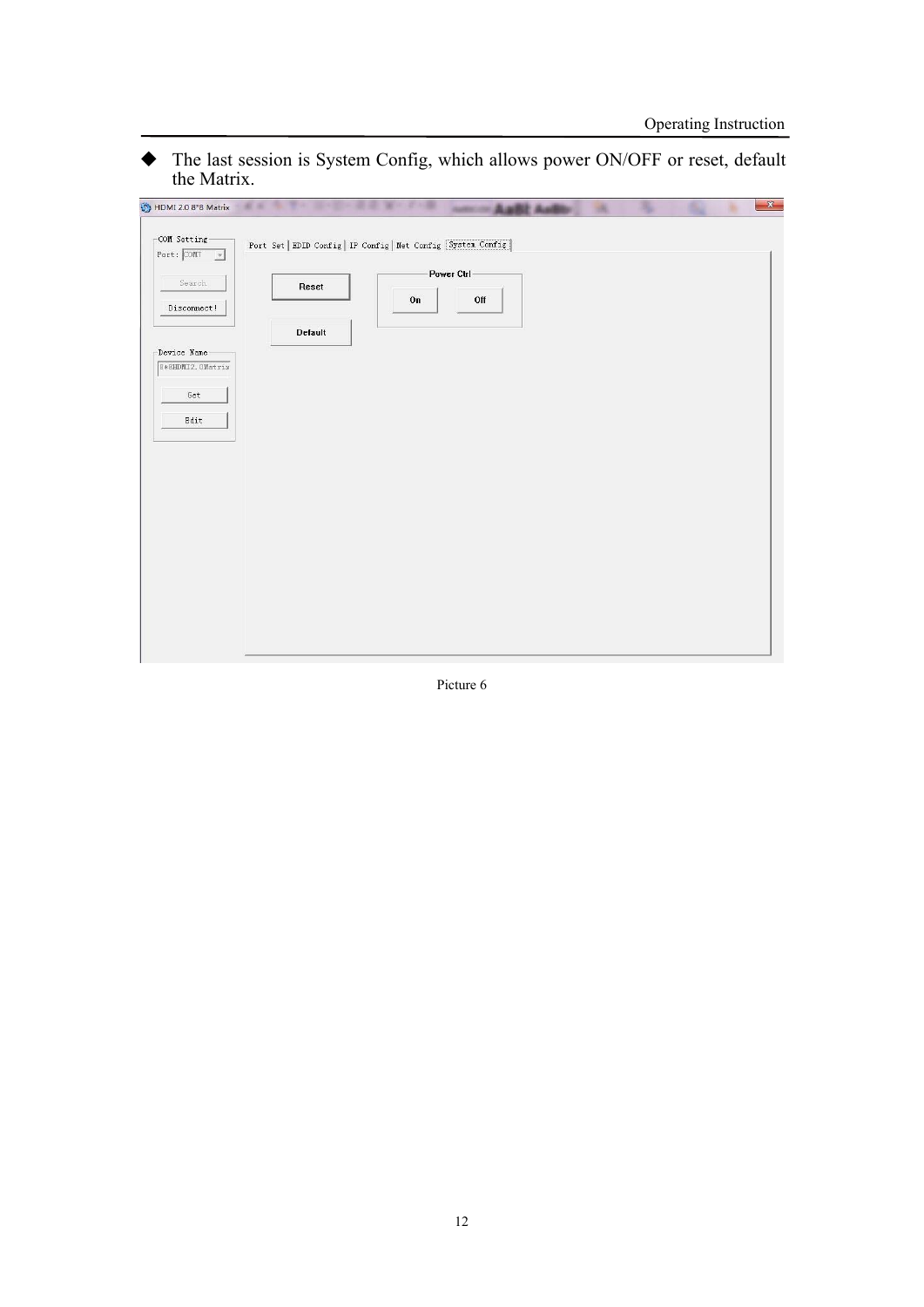#### **Command Control**

1). Open CommUart Assistant.

# 2). Comport setting:

| <b>Baud Rate:</b> | 115200 bps |
|-------------------|------------|
| Parity:           | None       |
| Data Bits:        | 8 bit      |
| Stop Bits:        | 1 bit      |

#### 3). Enter Port Command in Send options.

| ₩                               | ConnUart Assistant                                                             | $ \Box$ $\times$<br>词 |
|---------------------------------|--------------------------------------------------------------------------------|-----------------------|
| <b>COM Settings</b>             | Data receive                                                                   | SAVAGE V4.2.0         |
| PortNum COM9                    | MtP@W0E000203010203020203030203342a344844449322e304d6174726978#                |                       |
| 115200<br>Baud <sub>B</sub>     | MtP@W0901#<br>MtP@WOEOOO2O3O1O2O3O2O2O3O3O2O3342a3448444449322e3O4d6174726978# |                       |
| <b>NONE</b><br><b>DPaity</b>    | MtP@W0901#                                                                     |                       |
| 8<br>DataB                      | MtP@W0E000203010203020203030203342a3448444449322e304d6174726978#               |                       |
| $\mathbf{1}$                    | MtP@W0901#<br>MtP@WOE000203010203020203030203342a3448444449322e304d6174726978# |                       |
| StopB                           | MtP@W0901#                                                                     |                       |
| Close                           |                                                                                |                       |
|                                 |                                                                                |                       |
| Recv Options                    |                                                                                |                       |
| Receive to file                 |                                                                                |                       |
| Auto linefeed                   |                                                                                |                       |
| Show timestamp                  |                                                                                |                       |
| Receive as hex<br>Pause receive |                                                                                |                       |
|                                 |                                                                                |                       |
| Clear<br>Save                   |                                                                                |                       |
| Send Options                    |                                                                                |                       |
| $\Box$ Data from file           |                                                                                |                       |
| Auto checksum                   |                                                                                |                       |
| Auto clear input                | 1.DCD # 2.RXD # 3.TXD # 4.DTR # 5.GND # 6.DSR # 7.RTS # 8.CTS #                | $9. B1 \bullet$       |
| Send as hex                     |                                                                                |                       |
| $\sqrt{2}$ Period 1000<br>mS    | @W 04 03 02 01 00 #                                                            | Send                  |
| Load<br>Clear                   |                                                                                |                       |
|                                 |                                                                                |                       |

Picture 7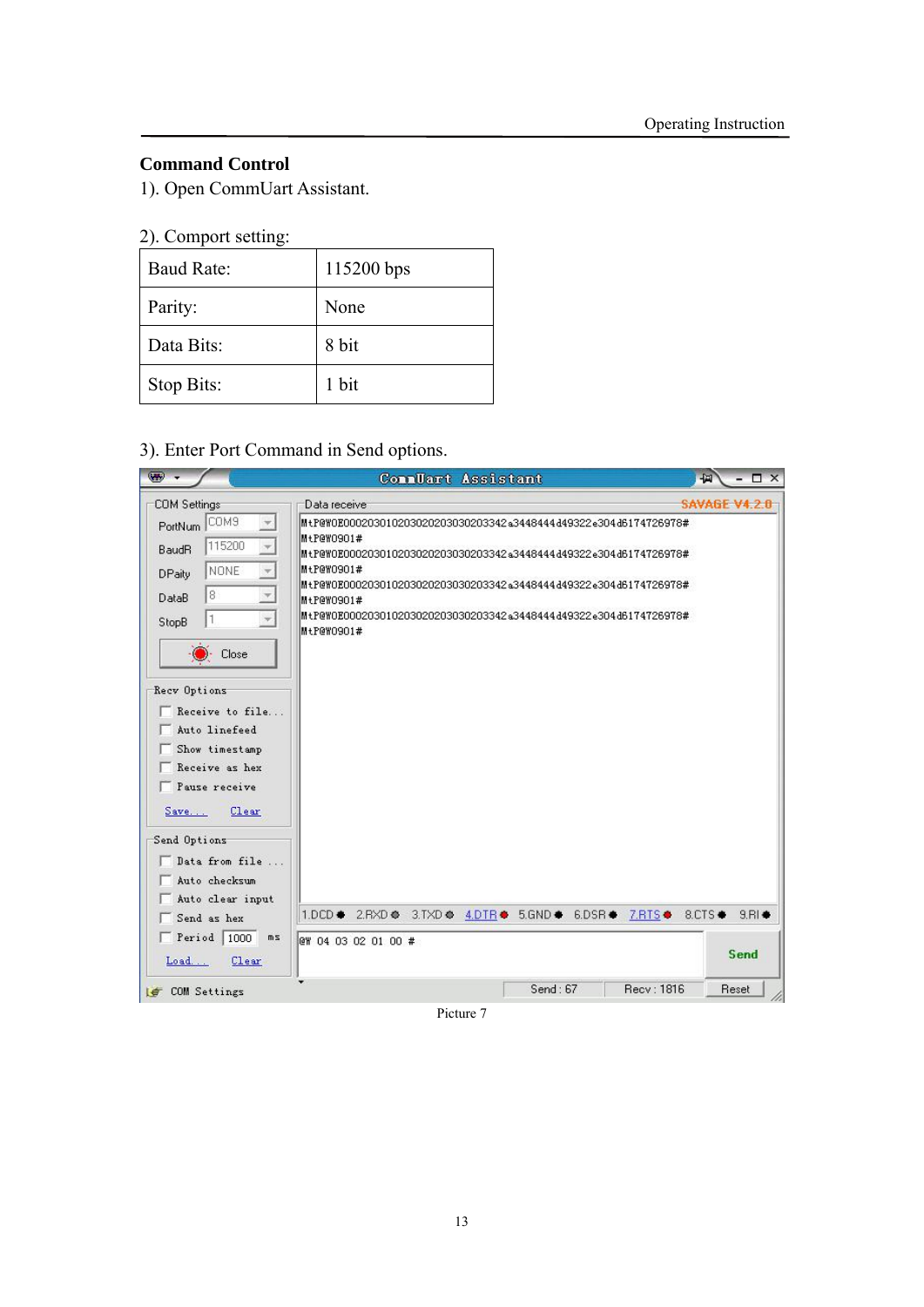#### 4). Command

| <b>Command</b>    | <b>Function</b>     |         | <b>Note</b>                                                                                          |
|-------------------|---------------------|---------|------------------------------------------------------------------------------------------------------|
| @W 04 00 01 02 03 | <b>PTP</b> Function |         | Mirror all inputs and outputs<br>(Ex. Input $\overline{1}$ to output 1, input 2 to<br>output 2, etc) |
| @W 50 #           | Reboot              |         |                                                                                                      |
| @W 51#            | Restore<br>Setting  | Factory |                                                                                                      |
| @W 0F 00 $\#$     | Standby             |         | 00: Standby Mode<br>01: Cancel "Standby Mode"                                                        |

# 5). Select HDMI input for HDMI output

| Command        | Description         |
|----------------|---------------------|
| $00\,$         | Output1             |
| 01             | Output2             |
| 02             | Output3             |
| 03             | Output4             |
| 11             | Output5             |
| 12             | Output <sub>6</sub> |
| 13             | Output7             |
| 14             | Output8             |
| 04             | All Output          |
| 0 <sub>0</sub> | Input1              |
| 01             | Input <sub>2</sub>  |
| 02             | Input3              |
| 03             | Input4              |
| 04             | Input5              |
| 05             | Input6              |
| 06             | Input7              |
| 07             | Input <sub>8</sub>  |

E.g:  $@W 00 00 #$ : Ouput 1 display Input1

Ouput  $1 - \Box$  Input1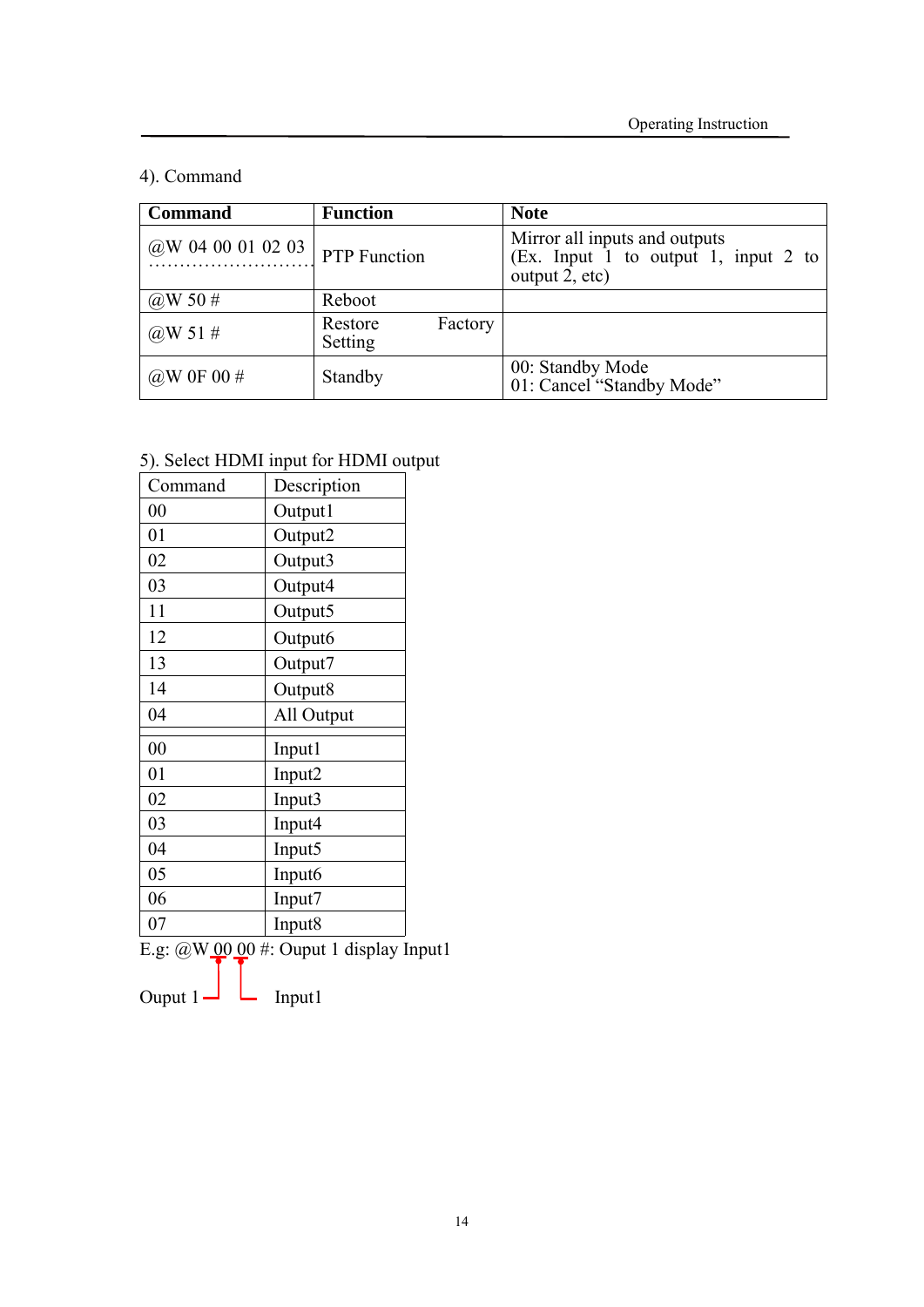6). EDID Setting

#### **@W XX AA BB #:**

Parameter Description:

#### **XX** for configuration of **"INPUT EDID"**

| Command            |         | 06                 |        | 08     |        |                    |       |        |
|--------------------|---------|--------------------|--------|--------|--------|--------------------|-------|--------|
| <b>Description</b> | Input l | Input <sub>2</sub> | Input3 | Input4 | lnput5 | Input <sub>6</sub> | lnput | Input8 |

#### **AA** for selecting **"Video Mode"**

| Command            | $00\,$ |         |                |                |
|--------------------|--------|---------|----------------|----------------|
|                    |        |         |                |                |
| <b>Description</b> | 1080P  | 4K2K 30 | 4K2K 60(YC420) | 4K2K 60(YC444) |
|                    |        |         |                |                |

#### **BB** for selecting belowing function

| Bit7       | Bit <sub>6</sub> | Bit <sub>5</sub> | Bit4  | Bit3  | Bit2  | Bit1 | Bit <sub>0</sub> |
|------------|------------------|------------------|-------|-------|-------|------|------------------|
| <b>HDR</b> | 48Bit            | 36Bit            | 30Bit | 7.1CH | 5.1CH | 2CH  | 3D               |
|            |                  |                  |       |       |       |      |                  |
|            |                  |                  |       |       |       |      |                  |

"1" : select the function, "0" : not select the function.

E.g: 11001001: HDR, 48Bit, 7.1CH, 3D

Chang Binary code "11001001" to hexadecimal format "C9".

E.g: @W 05 03 C9 #

The EDID of input 1 is: 4K2K\_60(YC444)、HDR、48Bit、7.1CH、3D.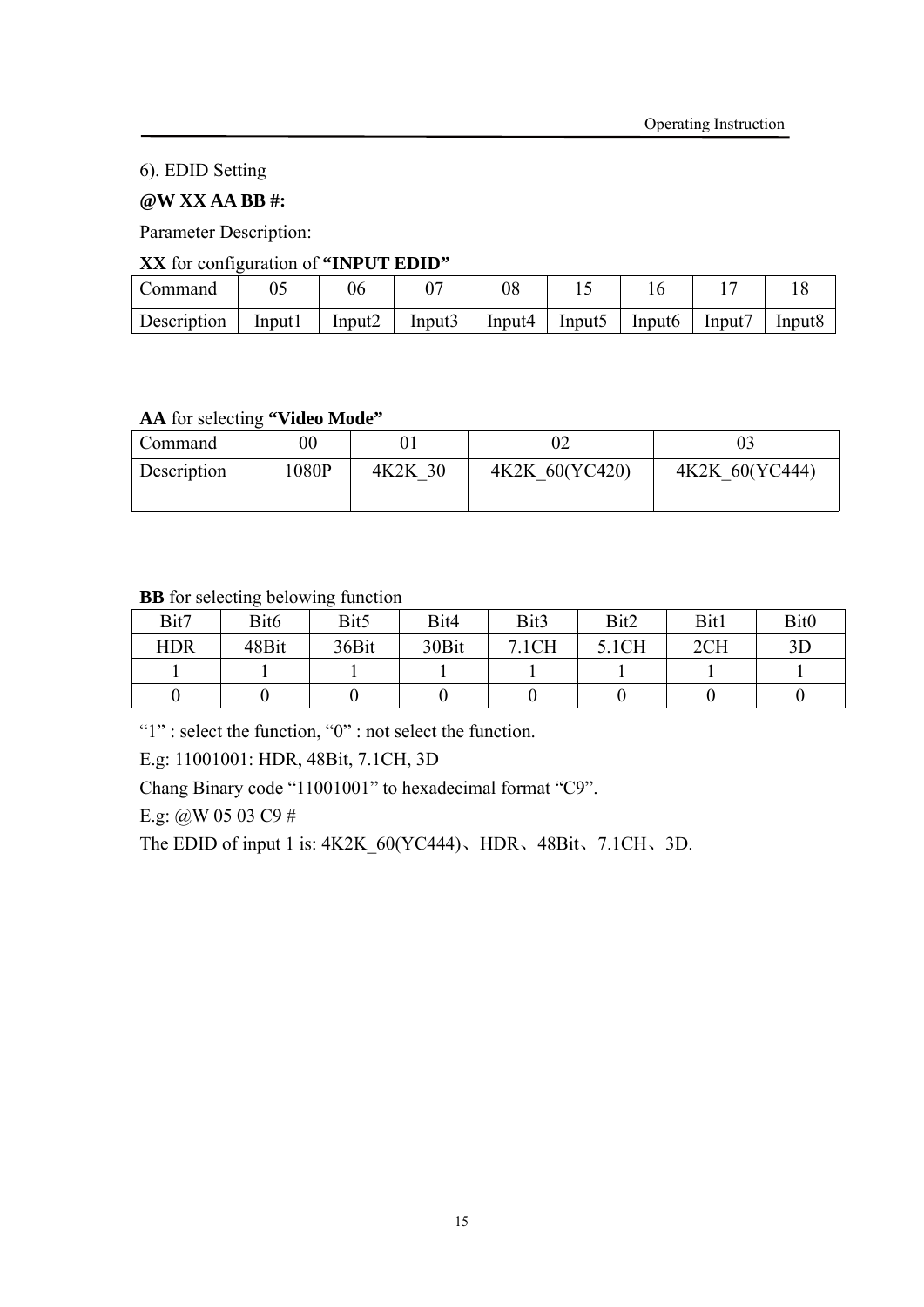#### **7.5. Web Control**

1) . Connect the HDMI Matrix and PC to the LAN under the Matrix DHCP Mode.



2) . Open the PC tool (included in the CD).

| <b>C</b> PC tool |
|------------------|
|------------------|

3). Search the IP address of HDMI Matrix, please refer to picture 4 & picture 5.

4). Open the web browser and enter the IP address you searched, then you can set the function as below pictures:

| <b>In Bay</b><br>HDMI2.0 8*8 Matrix<br>$\times$                                                        | $n \rightarrow \infty$<br>$\mathbf{x}$ |
|--------------------------------------------------------------------------------------------------------|----------------------------------------|
| $\leftarrow$ $\rightarrow$ C $\leftarrow$<br>□ 192.168.0.45                                            | ÷<br>R                                 |
| <b>DE FOXUN SAT DE B DTMB DASIATVRO &amp; TRANSLATE ER COMPONENTS</b>                                  | $4K \gg$                               |
| Port Set<br>EDID Config<br>IP Config                                                                   |                                        |
| Port Set page                                                                                          |                                        |
| Output1:   Input 1     Input 2     Input 3     Input 4     Input 5     Input 6     Input 7     Input 8 | $\mathbf{1}$                           |
| Output2: Input 1   Input 2   Input 3   Input 4   Input 5   Input 6   Input 7   Input 8                 | $\overline{2}$                         |
| Output3: Input 1   Input 2   Input 3   Input 4   Input 5   Input 6   Input 7   Input 8                 | 3                                      |
| Output4: Input 1   Input 2   Input 3   Input 4   Input 5   Input 6   Input 7   Input 8                 | $\overline{4}$                         |
| Output5:   Input 1   Input 2   Input 3   Input 4   Input 5   Input 6   Input 7  <br>Input 8            | 5                                      |
| Output6: Input 1   Input 2   Input 3   Input 4   Input 5   Input 6   Input 7  <br>Input 8              | 6                                      |
| Output7: Input 1   Input 2   Input 3   Input 4   Input 6   Input 7   Input 8                           | $\overline{7}$                         |
| Output8: Input 1   Input 2   Input 3   Input 4   Input 5   Input 6   Input 7   Input 8                 | 8                                      |
| Output All:   Input 1   Input 2     Input 3   Input 4     Input 5     Input 6     Input 7     Input 8  | ×.                                     |

Picture 8: Port Setting Page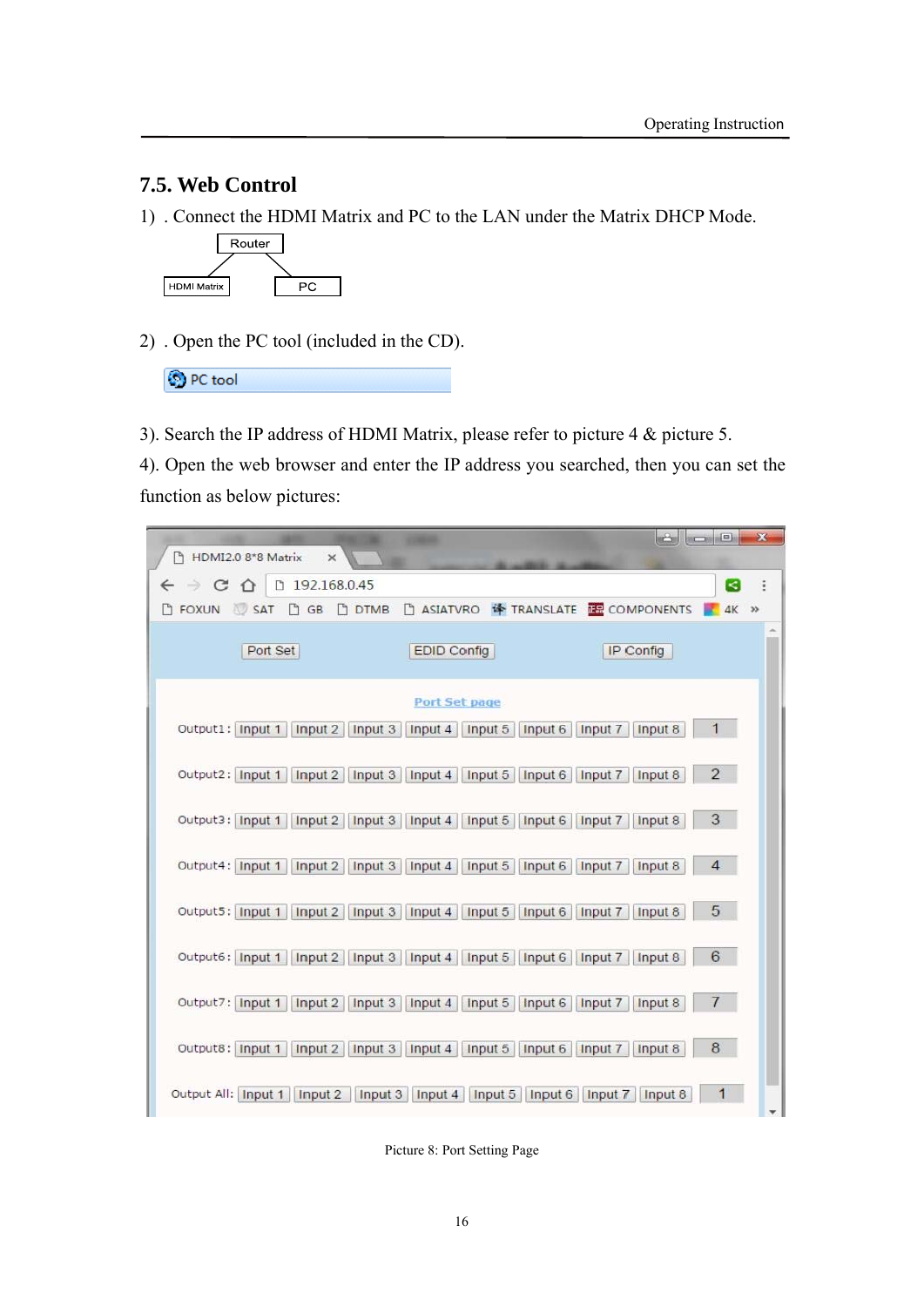| Port Set | EDID Config                                                | IP Config |  |
|----------|------------------------------------------------------------|-----------|--|
|          | <b>EDID Set page</b>                                       |           |  |
|          | Input HDMI1: 4K2K@60Hz[YC444] •                            | Apply     |  |
|          | ≥ HDR ≥ 3D = 30Bit = 36Bit ≥ 48Bit ≥ 7.1Ch ≥ 5.1Ch ≥ 2.0Ch |           |  |
|          | Input HDMI2: 4K2K@60Hz[YC420] •                            | Apply     |  |
|          | ■HDR #3D #30Bit #36Bit #48Bit @7.1Ch @5.1Ch #2.0Ch         |           |  |
|          | Input HDMI3: 4K2K@60Hz[YC420] ·                            | Apply     |  |
|          | ■HDR #3D #30Bit #36Bit #48Bit #7.1Ch #5.1Ch #2.0Ch         |           |  |
|          | Input HDMI4: 4K2K@60Hz[YC420] ·                            | Apply     |  |
|          | ■HDR #3D ■30Bit ■36Bit ■48Bit ●7.1Ch ●5.1Ch ●2.0Ch         |           |  |
|          | Input HDMI5: 4K2K@60Hz[YC420] ·                            | Apply     |  |
|          | DHDR = 3D = 30Bit = 36Bit = 48Bit = 7.1Ch = 5.1Ch = 2.0Ch  |           |  |
|          | Input HDMI6: 4K2K@60Hz[YC420] ·                            | Apply     |  |
|          | ■HDR #3D #30Bit #36Bit #48Bit #7.1Ch #5.1Ch #2.0Ch         |           |  |
|          | Input HDMI7: 4K2K@60Hz[YC420] •                            | Apply     |  |
|          | HDR = 3D = 30Bit = 36Bit = 48Bit = 7.1Ch = 5.1Ch = 2.0Ch   |           |  |
|          | Input HDMI8: 4K2K@60Hz[YC420] .                            | Apply     |  |
|          | @HDR #3D @30Bit @36Bit @48Bit @7.1Ch @5.1Ch #2.0Ch         |           |  |

Picture 9: EDID Setting Page

| Port Set |                                | EDID Config           | IP Config |
|----------|--------------------------------|-----------------------|-----------|
|          |                                | <b>IP Config page</b> |           |
|          | <b>MAC Address:</b>            | 7C:47:3F:11:7A:BE     |           |
|          | Host IP Address: 192.168.0.111 |                       |           |
|          | Net Mask<br>Address:           | 255.255.255.0         |           |
|          | Router IP<br>Address:          | 192.168.0.1           |           |
|          | Device Name:                   | 8*8HDMI2.0Matrix      |           |
|          | <b>DHCP</b>                    |                       |           |
|          |                                | Apply                 |           |

Picture 10: IP Configuration Page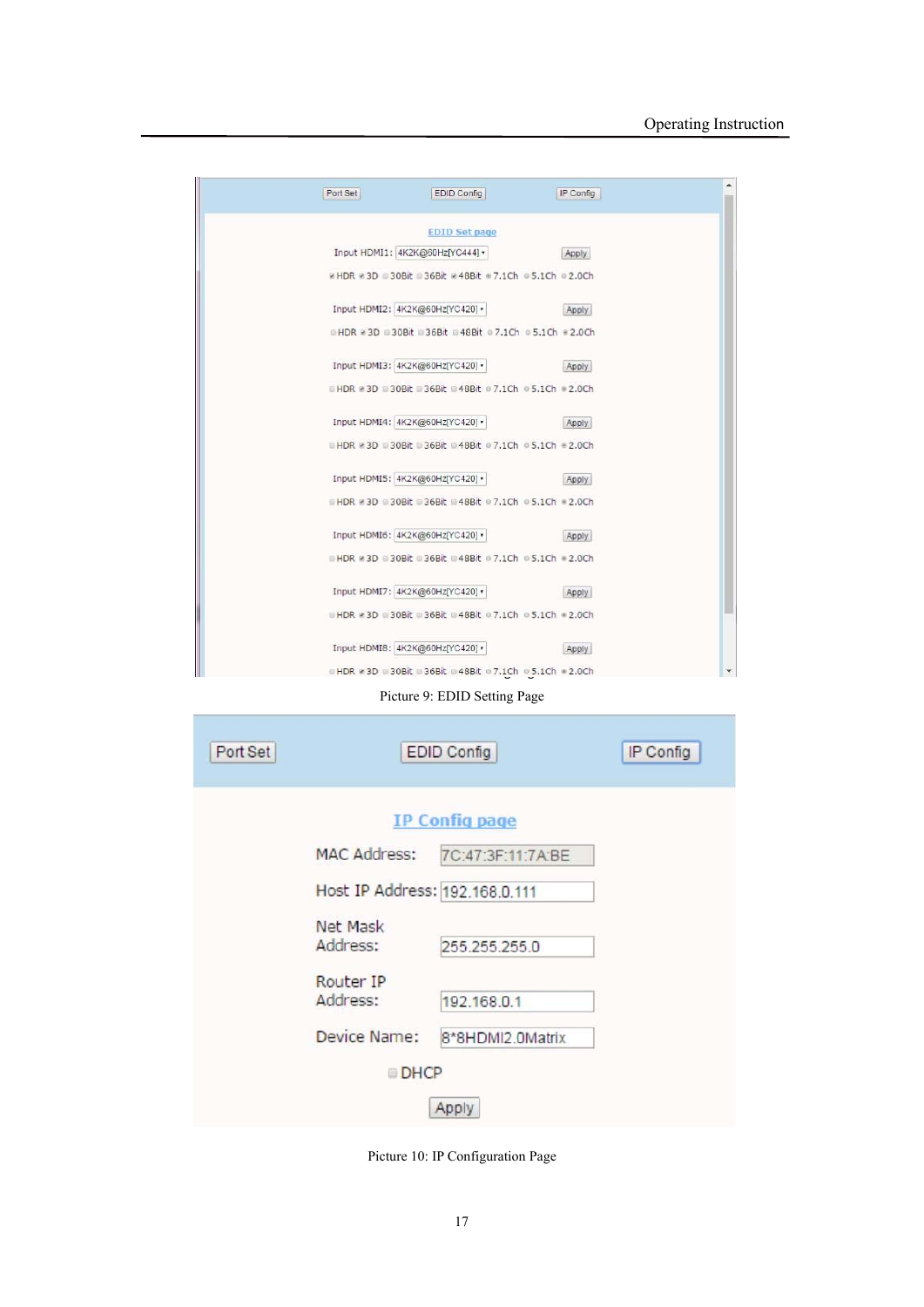#### **7.6 Micro USB to update firmware**

Connect 8x8 HDMI Matrix to PC or laptop with Micro USB cable after matrix is powered on. Open the "updated software' which has been downloaded in our CD. And then click " Search"  $\rightarrow$  " Port Sel" ( to choose correct port)  $\rightarrow$  "Connect" (It will show "S3RLC" when connect successfully  $) \rightarrow$  "Load FW File"  $\rightarrow$  "Update" Please do not power off or disconnect when it is updating the FW file.

| $\mathbf{-\mathsf{U}}$ art config-                               |        |         |                     |
|------------------------------------------------------------------|--------|---------|---------------------|
| $\overline{\text{COM1}}$<br>$\overline{\mathbf{r}}$<br>Port Sel: | Search | Connect |                     |
| <b>S3RLC</b>                                                     |        | Reset   |                     |
|                                                                  |        |         | <b>Load FW File</b> |
|                                                                  |        |         |                     |
|                                                                  |        |         | Update              |
|                                                                  |        |         |                     |
|                                                                  |        |         | $\rho_{\rm V}$      |
|                                                                  |        |         |                     |
|                                                                  |        |         |                     |
|                                                                  |        |         |                     |
|                                                                  |        |         |                     |
|                                                                  |        |         | $\forall$<br>Clear  |
|                                                                  |        |         | $\,$                |

Picture 11: software updated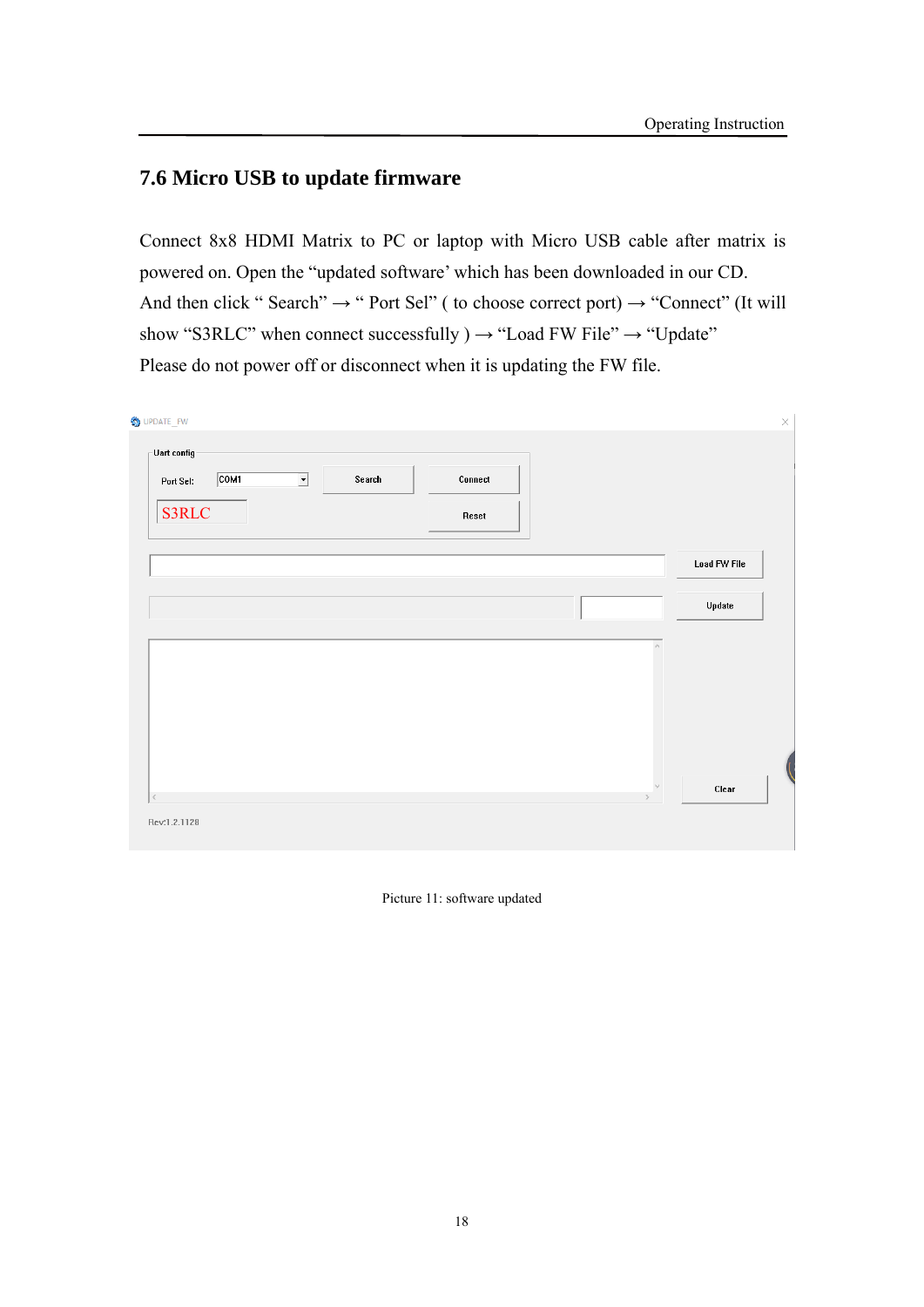# **8. CONNECTION DIAGRAM**

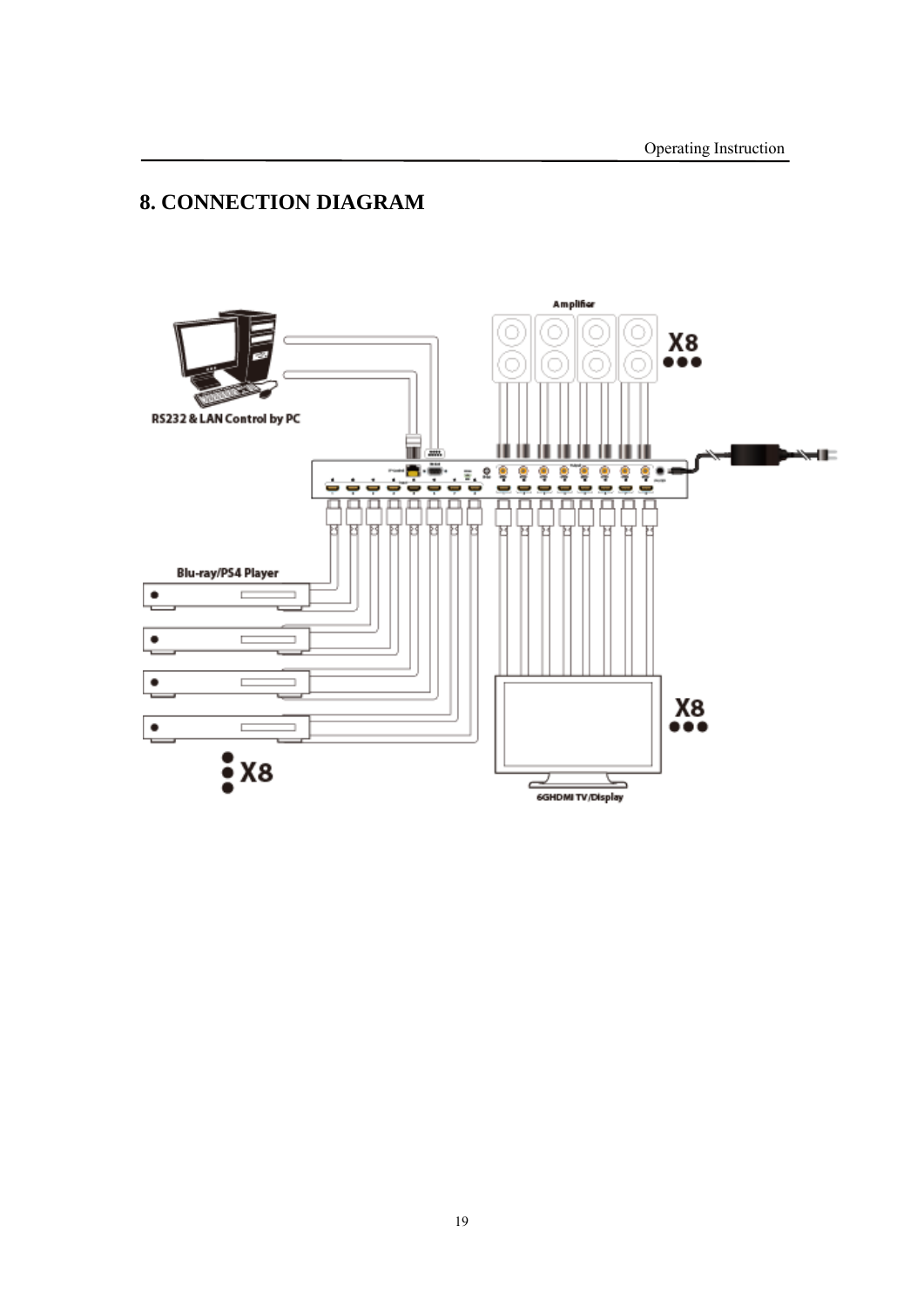#### **9. MAINTENANCE**

Clean this unit with a soft, dry cloth. Never use alcohol, paint thinner of benzine to clean this unit.

#### **10. PRODUCT SERVICE**

#### (1)**Damage requiring service:**

The unit should be serviced by qualified service personnel if:

- The DC power supply cord or AC adaptor has been damaged;
- Objects or liquids have gotten into the unit;
- The unit has been exposed to rain;
- The unit does not operate normally or exhibits a marked change in performance;
- The unit has been dropped or the cabinet damaged.

(2)**Servicing Personal:** Do not attempt to service the unit beyond that described in these operating instructions.Refer all other servicing to authorized service personal.

( 3 ) **Replacement parts:** Please ensure the defective parts to be replaced by manufacturers or the same specifications as the original parts. Unauthorized substitutes may result in fire, electric shock, or other Hazards.

(4)**Safety check:** After repairs or service, ask the servicer to perform safety checks to confirm that the unit is in proper working condition.